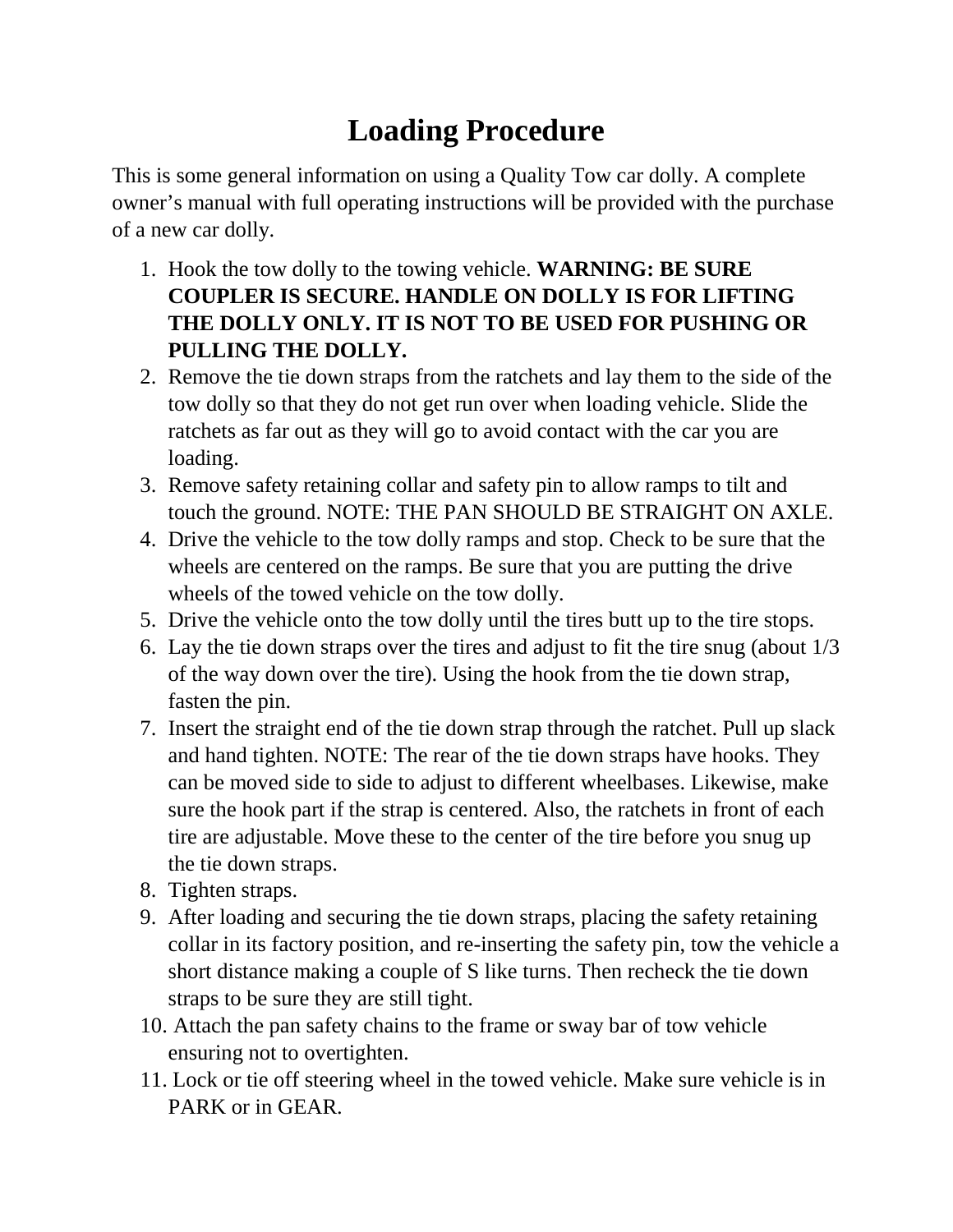## **Wheel Strap Procedure**

- 1. The strap should be looped through the center ring twice.
- 2. The straps should be wrapped around the top quarter of the tire.
- 3. Do not pull the straps down until there is tension on the top wide restraint (the part of the strap that sits at the top of the tire). The ideal position of the strap is above the rim of the tire so the strap is not cut or rubbed by the strut or suspension behind the tire. The restraint is there to prevent straps from slipping down the tire.